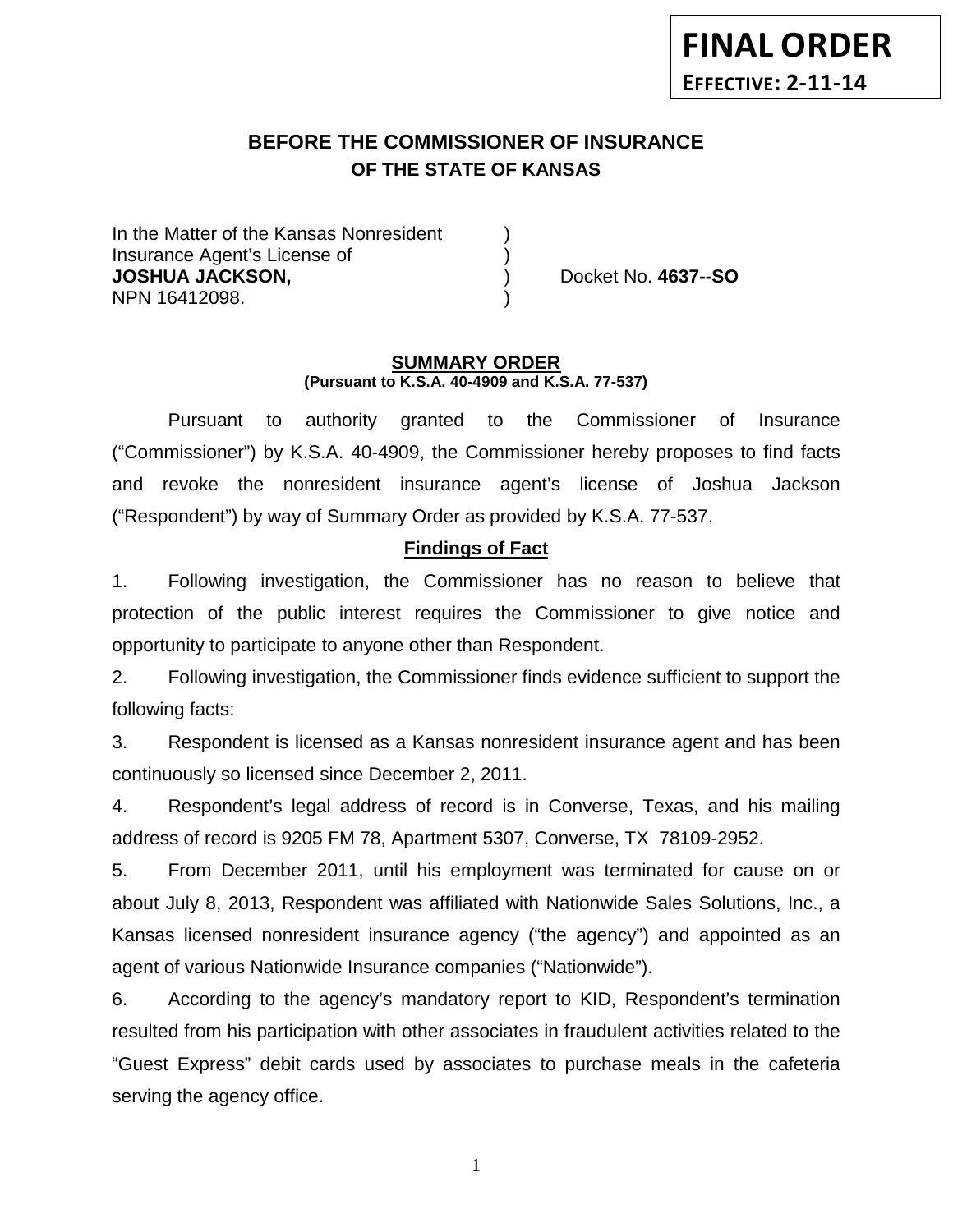7. Each time a debit card is issued, the bank advances \$200 for immediate use.

8. Nationwide analyzed card usage and found that several employees used false names, identification information, and fictitious bank account information to apply for a series of debit cards, using each for a short period of time and applying for a new card before exceeding the \$200 advance.

9. The agency's report reflected that Respondent admitted applying for and using two cards in fictitious names, and a forensic analysis of his computer showed that he had visited the Guest Express website multiple times.

10. By letter of January 7, 2014, addressed to Respondent at his mailing addresses of record, counsel for KID invited Respondent to reply by January 17 if he disputed the foregoing facts.

11. To date, Respondent has not replied, and the letter has not been returned; thus, the facts are deemed undisputed.

### **Applicable Law**

12. K.S.A. 40-4909(a) provides, in relevant part:

"The commissioner may deny, suspend, revoke or refuse renewal of any license issued under this act if the commissioner finds that the applicant or license holder has: . . .

(8) Used any fraudulent, coercive, or dishonest practice, or demonstrated any incompetence, untrustworthiness or financial irresponsibility in the conduct of business in this state or elsewhere." K.S.A. 2012 Supp. 40- 4909(a).

13. In addition, the Commissioner may revoke any license issued under the Insurance Agents Licensing Act if the Commissioner finds that the interests of the insurer or the insurable interests of the public are not properly served under such license. K.S.A. 2012 Supp. 40-4909(b).

14. "Any action taken under this section which affects any license or imposes any administrative penalty shall be taken only after notice and an opportunity for hearing conducted in accordance with the provisions of the Kansas administrative procedures act." K.S.A. 2012 Supp. 40-4909(c).

15. "Whenever the commissioner imposes any administrative penalty or denies, suspends, revokes or refuses renewal of any license pursuant to subsection (a), any costs incurred as a result of conducting an administrative hearing authorized under the

2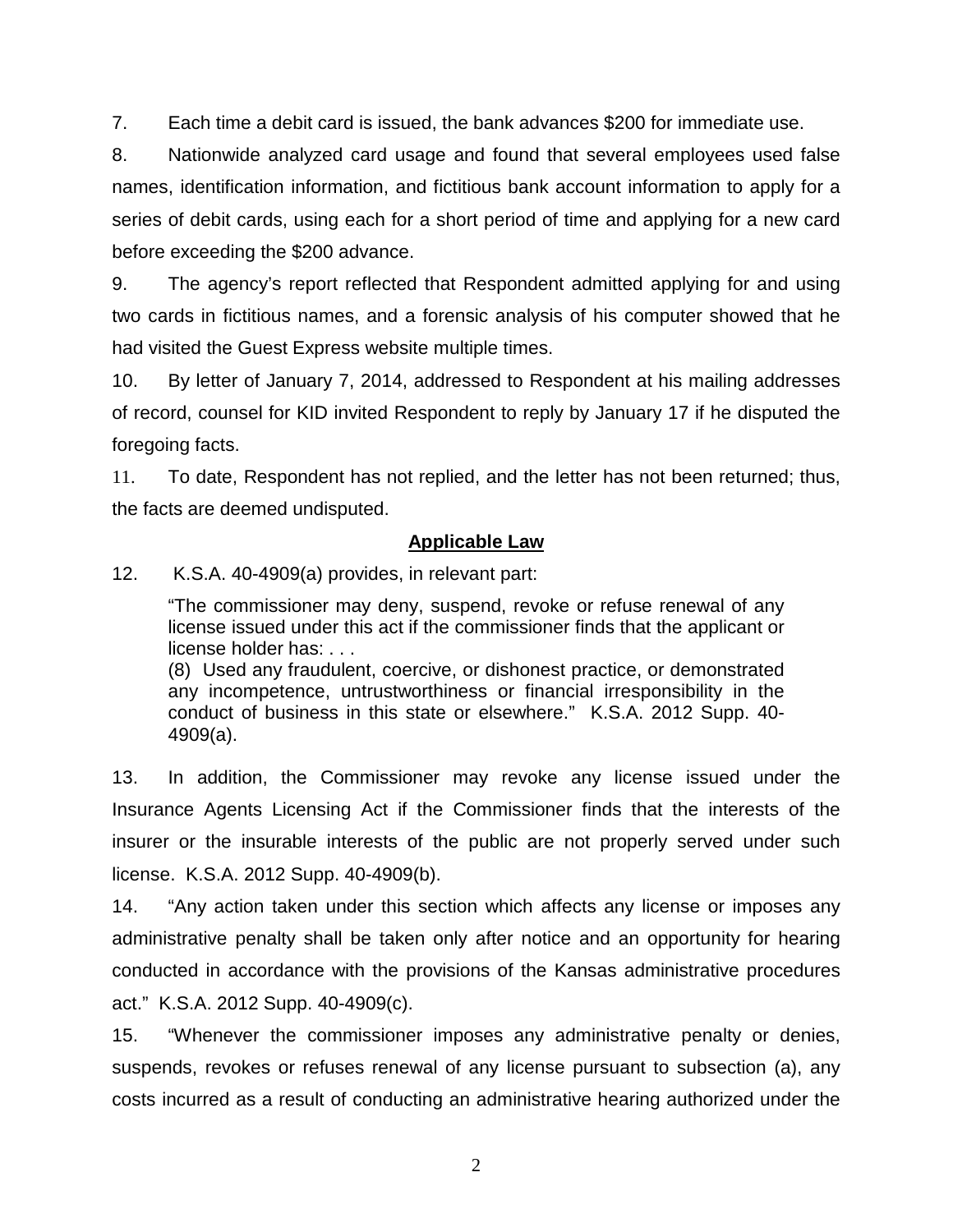provisions of this section shall be assessed against the person who is the subject of the hearing or any business entity represented by such person who is the party to the matters giving rise to the hearing." K.S.A. 2012 Supp. 40-4909(f).

#### **Conclusions of Law**

16. The Commissioner has jurisdiction over Respondent as well as the subject matter of this proceeding, and such proceeding is held in the public interest.

17. The Commissioner finds that Respondent's license may be revoked pursuant to K.S.A. 40-4909(a)(8) because Respondent engaged in a pattern of fraudulent and dishonest practices.

18. The Commissioner thus finds that sufficient grounds exist for the revocation of Respondent's insurance agent license pursuant to K.S.A. 2012 Supp. 40-4909(a).

19. In addition, the Commissioner finds that Respondent's license may be revoked pursuant to K.S.A. 2012 Supp. 40-4909(b) because Respondent's license is not serving the interests of insurers or the insurable interests of the public.

20. Based on the facts and circumstances set forth herein, it appears that the use of summary proceedings in this matter is appropriate, in accordance with the provisions set forth in K.S.A. 77-537(a), in that the use of summary proceedings does not violate any provision of the law, the protection of the public interest does not require the KID to give notice and opportunity to participate to persons other than Respondent, and after investigation, KID believes in good faith that the allegations will be supported to the applicable standard of proof.

### **Policy to be Served**

Before issuing an insurance agent license, the Commissioner must determine that the applicant is qualified and has not committed any act that would be grounds for denial, suspension, or revocation. K.S.A. 40-4905(b). Further, the Commissioner may revoke any license issued under the Insurance Agents Licensing Act if the Commissioner finds that the interests of the insurer or the insurable interests of the public are not properly served under the license. The following action is appropriate to promote the security and integrity of the insurance business and protect insurance consumers by licensing, or continuing to license, persons or entities to sell, solicit, or

3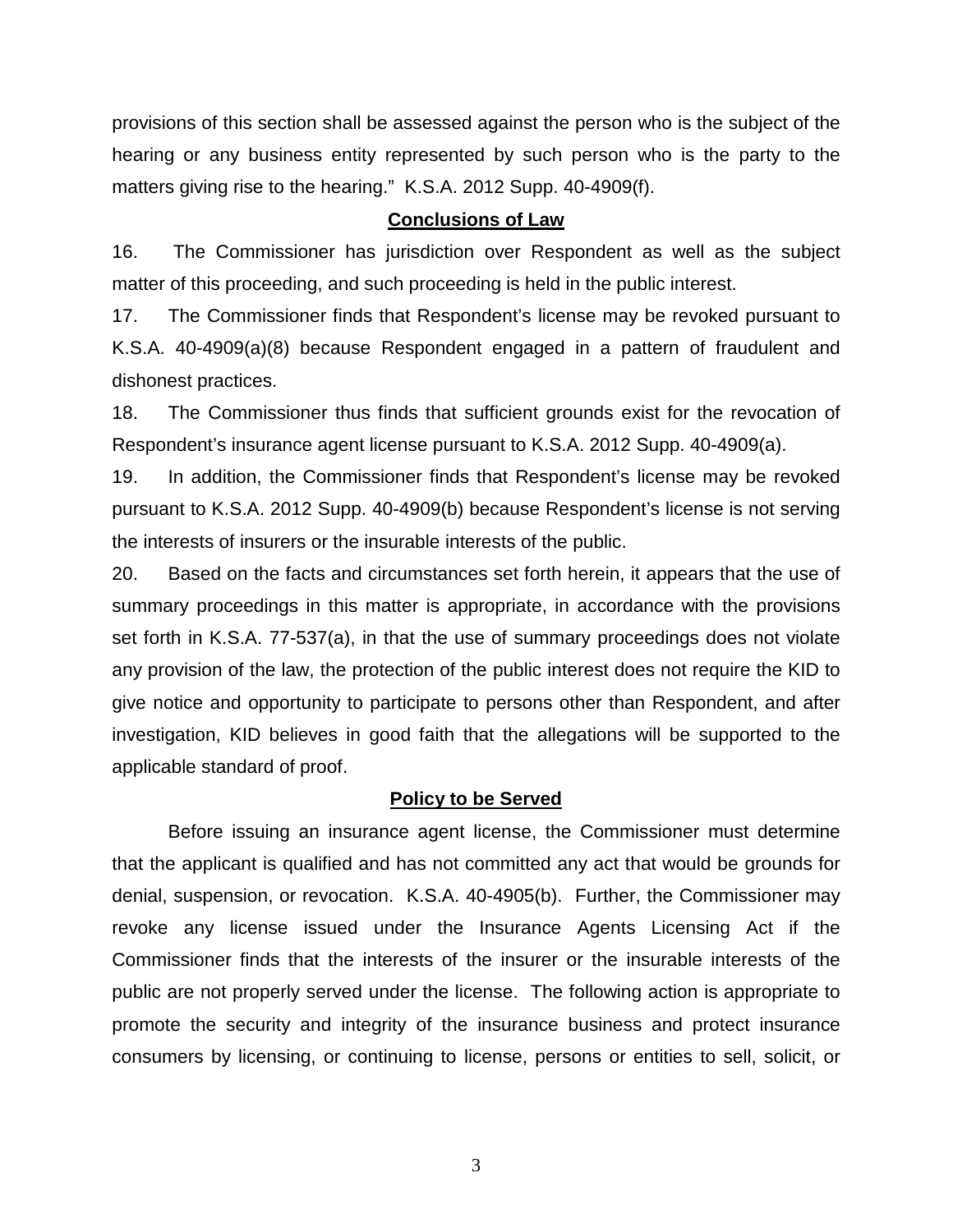negotiate insurance in the State of Kansas only if their conduct indicates they are both qualified and trustworthy.

**THE COMMISSIONER OF INSURANCE THEREFORE ORDERS** that the Kansas nonresident insurance agent's license of **JOSHUA JACKSON** is hereby **REVOKED** and **JOSHUA JACKSON** shall **CEASE and DESIST** from the sale, solicitation, or negotiation of insurance, doing any act toward the sale, solicitation, or negotiation of insurance, and/or receiving compensation deriving from the sale, solicitation, or negotiation of insurance in Kansas or on Kansas risks through business conducted on and after the effective date of this order.

**It is further ordered**, pursuant to KSA 77-415(b)(2)(A), that this order is designated by KID as precedent.

## **IT IS SO ORDERED THIS \_\_24th\_\_ DAY OF JANUARY 2014, IN THE CITY OF TOPEKA, COUNTY OF SHAWNEE, STATE OF KANSAS.**



/s/ Sandy Praeger Sandy Praeger Commissioner of Insurance

BY:

\_/s/ John Wine\_\_\_\_\_\_\_\_\_\_\_\_\_\_\_\_\_\_\_\_ John Wine General Counsel